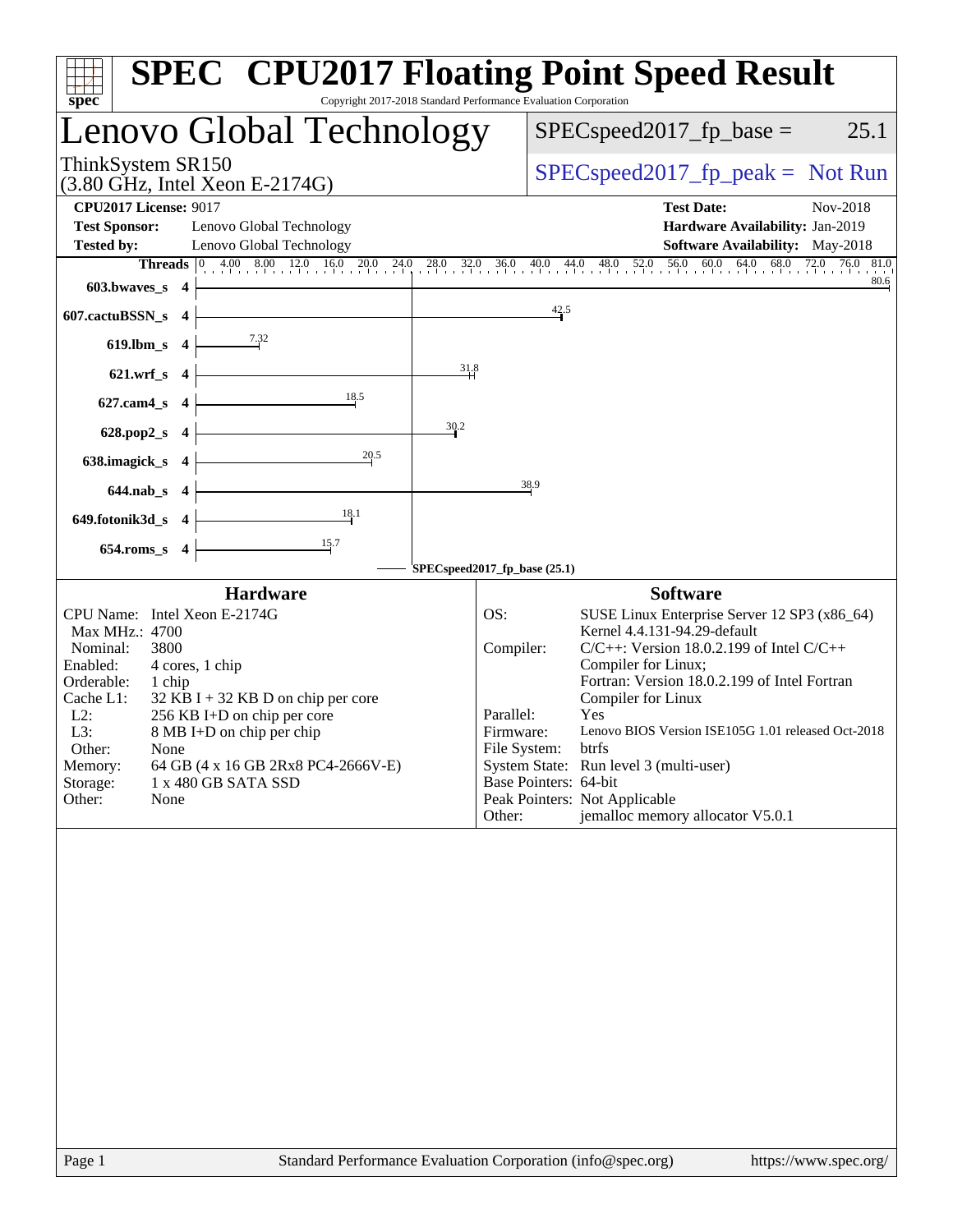

#### **[SPEC CPU2017 Floating Point Speed Result](http://www.spec.org/auto/cpu2017/Docs/result-fields.html#SPECCPU2017FloatingPointSpeedResult)** Copyright 2017-2018 Standard Performance Evaluation Corporation

# Lenovo Global Technology

(3.80 GHz, Intel Xeon E-2174G)

ThinkSystem SR150<br>  $SPEC speed2017$  [p\_peak = Not Run  $SPEC speed2017_fp\_base = 25.1$ 

**[Test Sponsor:](http://www.spec.org/auto/cpu2017/Docs/result-fields.html#TestSponsor)** Lenovo Global Technology **[Hardware Availability:](http://www.spec.org/auto/cpu2017/Docs/result-fields.html#HardwareAvailability)** Jan-2019 **[Tested by:](http://www.spec.org/auto/cpu2017/Docs/result-fields.html#Testedby)** Lenovo Global Technology **[Software Availability:](http://www.spec.org/auto/cpu2017/Docs/result-fields.html#SoftwareAvailability)** May-2018

**[CPU2017 License:](http://www.spec.org/auto/cpu2017/Docs/result-fields.html#CPU2017License)** 9017 **[Test Date:](http://www.spec.org/auto/cpu2017/Docs/result-fields.html#TestDate)** Nov-2018

#### **[Results Table](http://www.spec.org/auto/cpu2017/Docs/result-fields.html#ResultsTable)**

|                             | <b>Base</b>    |                |             |                |       |                | <b>Peak</b> |                |                |              |                |              |                |              |
|-----------------------------|----------------|----------------|-------------|----------------|-------|----------------|-------------|----------------|----------------|--------------|----------------|--------------|----------------|--------------|
| <b>Benchmark</b>            | <b>Threads</b> | <b>Seconds</b> | Ratio       | <b>Seconds</b> | Ratio | <b>Seconds</b> | Ratio       | <b>Threads</b> | <b>Seconds</b> | <b>Ratio</b> | <b>Seconds</b> | <b>Ratio</b> | <b>Seconds</b> | <b>Ratio</b> |
| 603.bwayes s                | 4              | 732            | 80.6        | 732            | 80.6  | 732            | 80.6        |                |                |              |                |              |                |              |
| 607.cactuBSSN s             |                | 393            | 42.4        | 392            | 42.5  | 392            | 42.5        |                |                |              |                |              |                |              |
| $619.$ lbm s                | 4              | 716            | 7.32        | 717            | 7.31  | 716            | 7.32        |                |                |              |                |              |                |              |
| $621.wrf$ s                 | 4              | 409            | 32.4        | <u>416</u>     | 31.8  | 417            | 31.7        |                |                |              |                |              |                |              |
| $627$ .cam $4$ <sub>s</sub> | 4              | 480            | 18.5        | 480            | 18.5  | 480            | 18.5        |                |                |              |                |              |                |              |
| $628.pop2_s$                | 4              | 393            | 30.2        | 395            | 30.1  | 393            | 30.2        |                |                |              |                |              |                |              |
| 638.imagick_s               | 4              | 705            | 20.5        | 706            | 20.4  | 705            | 20.5        |                |                |              |                |              |                |              |
| $644$ .nab s                | 4              | 449            | 38.9        | 449            | 38.9  | 449            | 38.9        |                |                |              |                |              |                |              |
| 649.fotonik3d s             | 4              | 504            | <u>18.1</u> | 504            | 18.1  | 505            | 18.1        |                |                |              |                |              |                |              |
| $654$ .roms s               | 4              | 1005           | 15.7        | 1005           | 15.7  | 1005           | 15.7        |                |                |              |                |              |                |              |
| $SPEC speed2017$ fp base =  | 25.1           |                |             |                |       |                |             |                |                |              |                |              |                |              |
| $SPECspeed2017_fp\_peak =$  | <b>Not Run</b> |                |             |                |       |                |             |                |                |              |                |              |                |              |

Results appear in the [order in which they were run.](http://www.spec.org/auto/cpu2017/Docs/result-fields.html#RunOrder) Bold underlined text [indicates a median measurement](http://www.spec.org/auto/cpu2017/Docs/result-fields.html#Median).

#### **[Operating System Notes](http://www.spec.org/auto/cpu2017/Docs/result-fields.html#OperatingSystemNotes)**

Stack size set to unlimited using "ulimit -s unlimited"

### **[General Notes](http://www.spec.org/auto/cpu2017/Docs/result-fields.html#GeneralNotes)**

Environment variables set by runcpu before the start of the run: KMP\_AFFINITY = "granularity=fine,compact" LD\_LIBRARY\_PATH = "/home/cpu2017-1.0.5-ic18.0u2/lib/ia32:/home/cpu2017-1.0.5-ic18.0u2/lib/intel64" LD\_LIBRARY\_PATH = "\$LD\_LIBRARY\_PATH:/home/cpu2017-1.0.5-ic18.0u2/je5.0.1-32:/home/cpu2017-1.0.5-ic18.0u2/je5.0.1-64" OMP\_STACKSIZE = "192M"

 Binaries compiled on a system with 1x Intel Core i7-6700K CPU + 32GB RAM memory using Redhat Enterprise Linux 7.5 Transparent Huge Pages enabled by default Prior to runcpu invocation Filesystem page cache synced and cleared with: sync; echo 3> /proc/sys/vm/drop\_caches Yes: The test sponsor attests, as of date of publication, that CVE-2017-5754 (Meltdown) is mitigated in the system as tested and documented. Yes: The test sponsor attests, as of date of publication, that CVE-2017-5753 (Spectre variant 1) is mitigated in the system as tested and documented. Yes: The test sponsor attests, as of date of publication, that CVE-2017-5715 (Spectre variant 2) is mitigated in the system as tested and documented. jemalloc, a general purpose malloc implementation built with the RedHat Enterprise 7.5, and the system compiler gcc 4.8.5 sources available from jemalloc.net or <https://github.com/jemalloc/jemalloc/releases>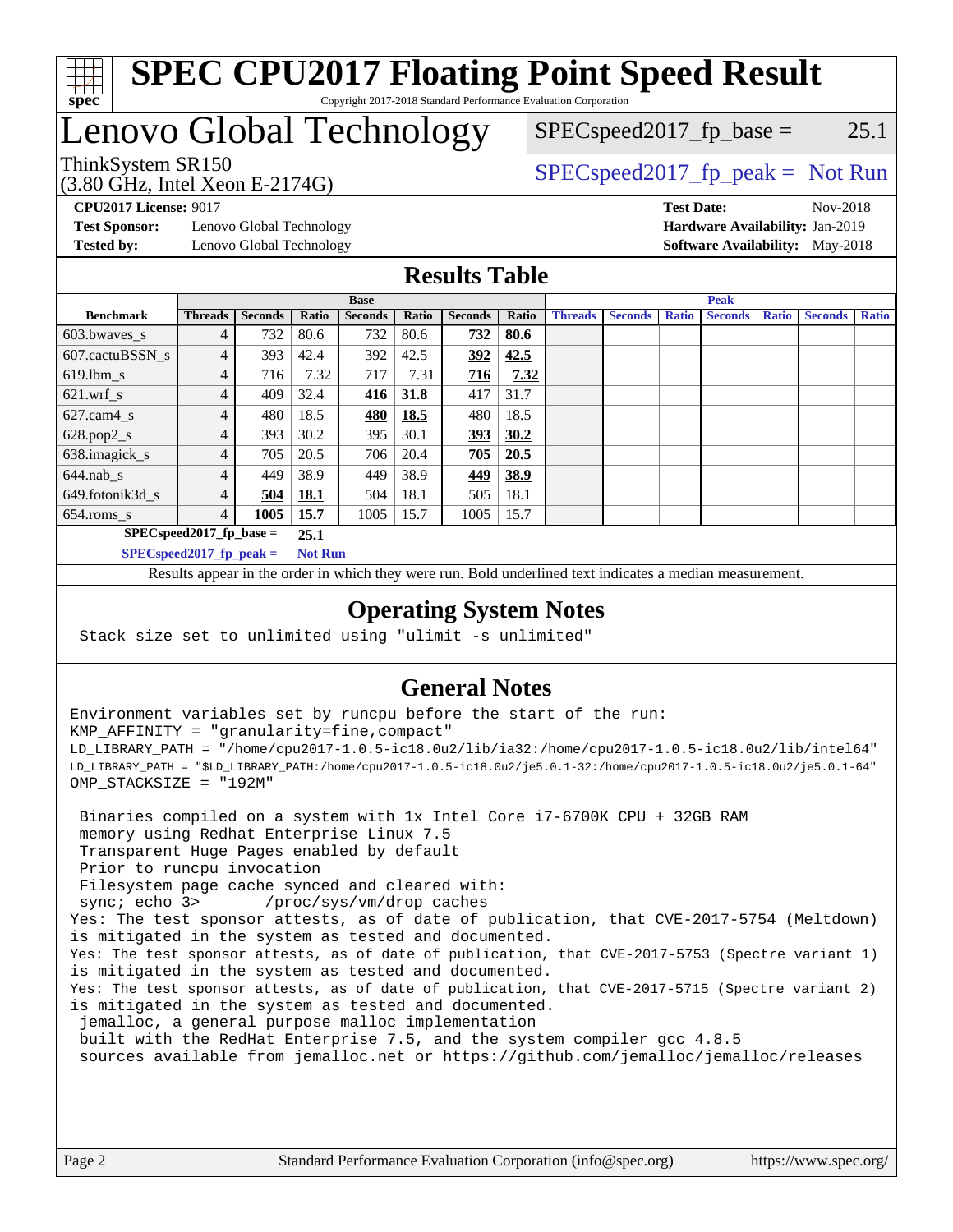| $spec^*$                                                                                                                                                                                                                                                                                                                                                                                                                                                                                                                                                                                                                                                                                                                                                                   | Copyright 2017-2018 Standard Performance Evaluation Corporation                                                                                       | <b>SPEC CPU2017 Floating Point Speed Result</b> |                                        |
|----------------------------------------------------------------------------------------------------------------------------------------------------------------------------------------------------------------------------------------------------------------------------------------------------------------------------------------------------------------------------------------------------------------------------------------------------------------------------------------------------------------------------------------------------------------------------------------------------------------------------------------------------------------------------------------------------------------------------------------------------------------------------|-------------------------------------------------------------------------------------------------------------------------------------------------------|-------------------------------------------------|----------------------------------------|
| <b>Lenovo Global Technology</b>                                                                                                                                                                                                                                                                                                                                                                                                                                                                                                                                                                                                                                                                                                                                            |                                                                                                                                                       | $SPEC speed2017fp base =$                       | 25.1                                   |
| ThinkSystem SR150<br>$(3.80 \text{ GHz}, \text{Intel Xeon E-2174G})$                                                                                                                                                                                                                                                                                                                                                                                                                                                                                                                                                                                                                                                                                                       |                                                                                                                                                       | $SPEC speed2017fr peak = Not Run$               |                                        |
| <b>CPU2017 License: 9017</b>                                                                                                                                                                                                                                                                                                                                                                                                                                                                                                                                                                                                                                                                                                                                               |                                                                                                                                                       | <b>Test Date:</b>                               | Nov-2018                               |
| <b>Test Sponsor:</b><br>Lenovo Global Technology                                                                                                                                                                                                                                                                                                                                                                                                                                                                                                                                                                                                                                                                                                                           |                                                                                                                                                       |                                                 | Hardware Availability: Jan-2019        |
| <b>Tested by:</b><br>Lenovo Global Technology                                                                                                                                                                                                                                                                                                                                                                                                                                                                                                                                                                                                                                                                                                                              |                                                                                                                                                       |                                                 | <b>Software Availability:</b> May-2018 |
|                                                                                                                                                                                                                                                                                                                                                                                                                                                                                                                                                                                                                                                                                                                                                                            | <b>Platform Notes</b>                                                                                                                                 |                                                 |                                        |
| Hyper-Threading set to Disable<br>Execute Disable Bit set to Disable<br>DCA set to Enable<br>Sysinfo program /home/cpu2017-1.0.5-ic18.0u2/bin/sysinfo<br>Rev: r5974 of 2018-05-19 9bcde8f2999c33d61f64985e45859ea9<br>running on linux-tsni Tue Nov 20 17:46:10 2018<br>SUT (System Under Test) info as seen by some common utilities.<br>For more information on this section, see<br>https://www.spec.org/cpu2017/Docs/config.html#sysinfo<br>From /proc/cpuinfo<br>model name : Intel(R) Xeon(R) E-2174G CPU @ 3.80GHz<br>"physical id"s (chips)<br>1<br>4 "processors"<br>cores, siblings (Caution: counting these is hw and system dependent. The following<br>excerpts from /proc/cpuinfo might not be reliable. Use with caution.)<br>cpu cores : 4<br>siblings : 4 |                                                                                                                                                       |                                                 |                                        |
| physical 0: cores 0 1 2 3<br>From 1scpu:<br>Architecture:<br>$CPU$ op-mode(s):<br>Byte Order:                                                                                                                                                                                                                                                                                                                                                                                                                                                                                                                                                                                                                                                                              | x86 64<br>$32$ -bit, $64$ -bit<br>Little Endian                                                                                                       |                                                 |                                        |
| CPU(s):<br>On-line CPU(s) list:<br>Thread(s) per core:<br>Core(s) per socket:<br>Socket(s):<br>NUMA $node(s)$ :<br>Vendor ID:                                                                                                                                                                                                                                                                                                                                                                                                                                                                                                                                                                                                                                              | 4<br>$0 - 3$<br>1<br>4<br>1<br>$\mathbf{1}$<br>GenuineIntel                                                                                           |                                                 |                                        |
| CPU family:<br>Model:<br>Model name:<br>Stepping:<br>CPU MHz:<br>CPU max MHz:<br>CPU min MHz:<br>BogoMIPS:<br>Virtualization:<br>Lld cache:<br>Lli cache:<br>L2 cache:<br>L3 cache:                                                                                                                                                                                                                                                                                                                                                                                                                                                                                                                                                                                        | 6<br>158<br>$Intel(R) Xeon(R) E-2174G CPU @ 3.80GHz$<br>10<br>4522.549<br>4700.0000<br>800.0000<br>7583.98<br>$VT - x$<br>32K<br>32K<br>256K<br>8192K |                                                 |                                        |
|                                                                                                                                                                                                                                                                                                                                                                                                                                                                                                                                                                                                                                                                                                                                                                            |                                                                                                                                                       |                                                 |                                        |
| Page 3                                                                                                                                                                                                                                                                                                                                                                                                                                                                                                                                                                                                                                                                                                                                                                     | (Continued on next page)<br>Standard Performance Evaluation Corporation (info@spec.org)                                                               |                                                 | https://www.spec.org/                  |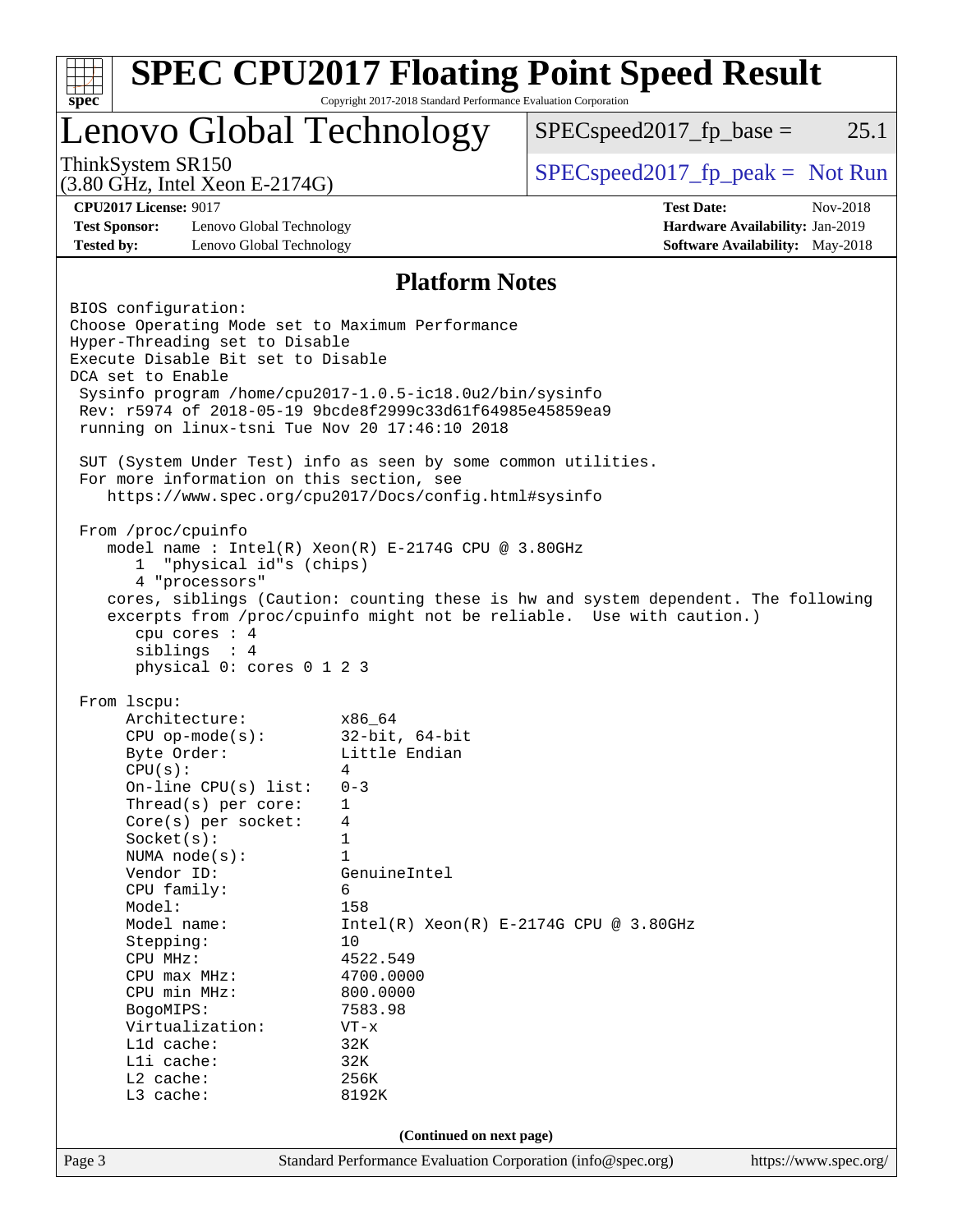| <b>SPEC CPU2017 Floating Point Speed Result</b><br>Copyright 2017-2018 Standard Performance Evaluation Corporation<br>spec <sup>®</sup>                                                                                                                                                                                                                                                                                                                                                                                                                                                                                                                                                                                                                           |                                                                                                            |
|-------------------------------------------------------------------------------------------------------------------------------------------------------------------------------------------------------------------------------------------------------------------------------------------------------------------------------------------------------------------------------------------------------------------------------------------------------------------------------------------------------------------------------------------------------------------------------------------------------------------------------------------------------------------------------------------------------------------------------------------------------------------|------------------------------------------------------------------------------------------------------------|
| Lenovo Global Technology                                                                                                                                                                                                                                                                                                                                                                                                                                                                                                                                                                                                                                                                                                                                          | $SPEC speed2017_fp\_base =$<br>25.1                                                                        |
| ThinkSystem SR150<br>$(3.80 \text{ GHz}, \text{Intel Xeon E-2174G})$                                                                                                                                                                                                                                                                                                                                                                                                                                                                                                                                                                                                                                                                                              | $SPEC speed2017_fp\_peak = Not Run$                                                                        |
| <b>CPU2017 License: 9017</b><br><b>Test Sponsor:</b><br>Lenovo Global Technology<br><b>Tested by:</b><br>Lenovo Global Technology                                                                                                                                                                                                                                                                                                                                                                                                                                                                                                                                                                                                                                 | <b>Test Date:</b><br>Nov-2018<br>Hardware Availability: Jan-2019<br><b>Software Availability:</b> May-2018 |
| <b>Platform Notes (Continued)</b>                                                                                                                                                                                                                                                                                                                                                                                                                                                                                                                                                                                                                                                                                                                                 |                                                                                                            |
| $0 - 3$<br>NUMA $node0$ $CPU(s)$ :<br>Flags:<br>pat pse36 clflush dts acpi mmx fxsr sse sse2 ss ht tm pbe syscall nx pdpelgb rdtscp<br>lm constant_tsc art arch_perfmon pebs bts rep_good nopl xtopology nonstop_tsc<br>aperfmperf eagerfpu pni pclmulqdq dtes64 monitor ds_cpl vmx smx est tm2 ssse3 sdbg<br>fma cx16 xtpr pdcm pcid sse4_1 sse4_2 x2apic movbe popcnt tsc_deadline_timer aes<br>xsave avx f16c rdrand lahf_lm abm 3dnowprefetch ida arat epb invpcid_single pln pts<br>dtherm hwp hwp_notify hwp_act_window hwp_epp intel_pt rsb_ctxsw spec_ctrl stibp ssbd<br>retpoline kaiser tpr_shadow vnmi flexpriority ept vpid fsgsbase tsc_adjust bmil hle<br>avx2 smep bmi2 erms invpcid rtm mpx rdseed adx smap clflushopt xsaveopt xsavec<br>xgetbv1 | fpu vme de pse tsc msr pae mce cx8 apic sep mtrr pge mca cmov                                              |
| /proc/cpuinfo cache data<br>cache size : 8192 KB                                                                                                                                                                                                                                                                                                                                                                                                                                                                                                                                                                                                                                                                                                                  |                                                                                                            |
| From numactl --hardware<br>physical chip.<br>available: 1 nodes (0)<br>node 0 cpus: 0 1 2 3<br>node 0 size: 64382 MB<br>node 0 free: 62904 MB<br>node distances:<br>node<br>$\Omega$<br>0:<br>10                                                                                                                                                                                                                                                                                                                                                                                                                                                                                                                                                                  | WARNING: a numactl 'node' might or might not correspond to a                                               |
| From /proc/meminfo<br>MemTotal:<br>65927492 kB<br>HugePages_Total:<br>0<br>Hugepagesize:<br>2048 kB                                                                                                                                                                                                                                                                                                                                                                                                                                                                                                                                                                                                                                                               |                                                                                                            |
| From /etc/*release* /etc/*version*<br>SuSE-release:<br>SUSE Linux Enterprise Server 12 (x86_64)<br>$VERSION = 12$<br>$PATCHLEVEL = 3$                                                                                                                                                                                                                                                                                                                                                                                                                                                                                                                                                                                                                             |                                                                                                            |
| # This file is deprecated and will be removed in a future service pack or release.<br># Please check /etc/os-release for details about this release.<br>os-release:<br>NAME="SLES"<br>VERSION="12-SP3"<br>VERSION_ID="12.3"<br>PRETTY_NAME="SUSE Linux Enterprise Server 12 SP3"<br>ID="sles"<br>$ANSI\_COLOR = "0; 32"$<br>CPE_NAME="cpe:/o:suse:sles:12:sp3"                                                                                                                                                                                                                                                                                                                                                                                                    |                                                                                                            |
| uname $-a$ :                                                                                                                                                                                                                                                                                                                                                                                                                                                                                                                                                                                                                                                                                                                                                      |                                                                                                            |
| (Continued on next page)                                                                                                                                                                                                                                                                                                                                                                                                                                                                                                                                                                                                                                                                                                                                          |                                                                                                            |
| Page 4<br>Standard Performance Evaluation Corporation (info@spec.org)                                                                                                                                                                                                                                                                                                                                                                                                                                                                                                                                                                                                                                                                                             | https://www.spec.org/                                                                                      |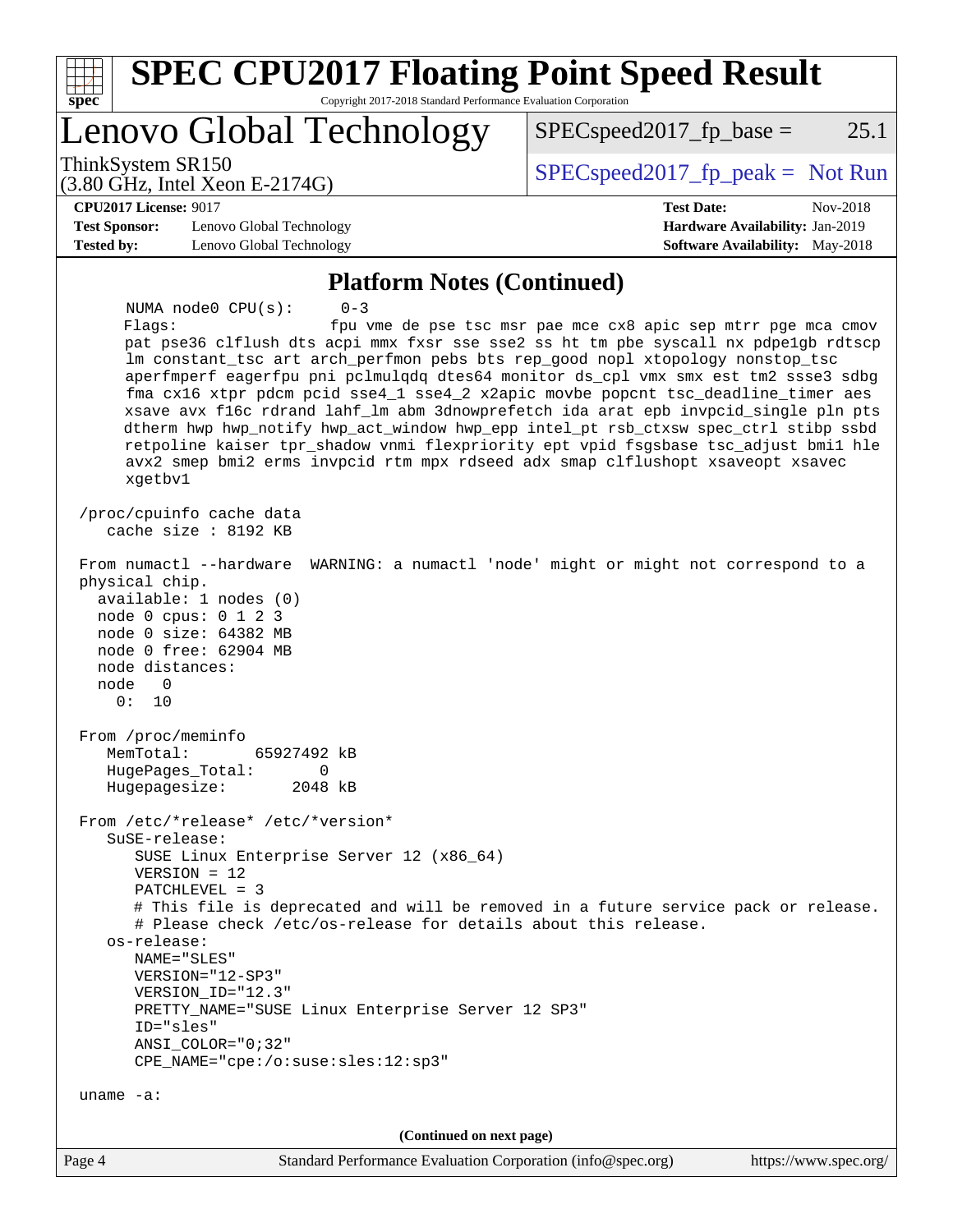| $sp\overline{ec}$                                                                                                                                                                                                                                                                                  | <b>SPEC CPU2017 Floating Point Speed Result</b><br>Copyright 2017-2018 Standard Performance Evaluation Corporation                                                                                        |
|----------------------------------------------------------------------------------------------------------------------------------------------------------------------------------------------------------------------------------------------------------------------------------------------------|-----------------------------------------------------------------------------------------------------------------------------------------------------------------------------------------------------------|
| Lenovo Global Technology                                                                                                                                                                                                                                                                           | 25.1<br>$SPEC speed2017_fp\_base =$                                                                                                                                                                       |
| ThinkSystem SR150<br>$(3.80 \text{ GHz}, \text{Intel Xeon E-2174G})$                                                                                                                                                                                                                               | $SPEC speed2017fr peak = Not Run$                                                                                                                                                                         |
| <b>CPU2017 License: 9017</b><br><b>Test Sponsor:</b><br>Lenovo Global Technology<br>Lenovo Global Technology<br><b>Tested by:</b>                                                                                                                                                                  | <b>Test Date:</b><br>Nov-2018<br><b>Hardware Availability: Jan-2019</b><br><b>Software Availability:</b> May-2018                                                                                         |
| x86_64 x86_64 x86_64 GNU/Linux<br>Kernel self-reported vulnerability status:<br>Mitigation: PTI<br>CVE-2017-5754 (Meltdown):<br>CVE-2017-5753 (Spectre variant 1): Mitigation: __user pointer sanitization<br>CVE-2017-5715 (Spectre variant 2): Mitigation: IBRS+IBPB<br>run-level 3 Nov 20 14:19 | Linux linux-tsni 4.4.131-94.29-default #1 SMP Mon May 21 14:41:34 UTC 2018 (f49bc78)                                                                                                                      |
| SPEC is set to: /home/cpu2017-1.0.5-ic18.0u2<br>Filesystem<br>Type<br>/dev/md126p2 btrfs 446G 18G 428G                                                                                                                                                                                             | Size Used Avail Use% Mounted on<br>4% /home                                                                                                                                                               |
|                                                                                                                                                                                                                                                                                                    | Additional information from dmidecode follows. WARNING: Use caution when you interpret<br>to consider the model of distinct descriptions in the distinct development of the distinct development of the s |

 this section. The 'dmidecode' program reads system data which is "intended to allow hardware to be accurately determined", but the intent may not be met, as there are frequent changes to hardware, firmware, and the "DMTF SMBIOS" standard. BIOS Lenovo -[ISE105G-1.01]- 10/25/2018 Memory: 4x Micron 18ASF2G72AZ-2G6D1 16 GB 2 rank 2666

(End of data from sysinfo program)

### **[Compiler Version Notes](http://www.spec.org/auto/cpu2017/Docs/result-fields.html#CompilerVersionNotes)**

| CC                                                      | $619.1$ bm_s(base) $638.imagick_s(base)$ $644.nab_s(base)$      |                                                             |                       |
|---------------------------------------------------------|-----------------------------------------------------------------|-------------------------------------------------------------|-----------------------|
| icc (ICC) 18.0.2 20180210                               | Copyright (C) 1985-2018 Intel Corporation. All rights reserved. |                                                             |                       |
| FC 607.cactuBSSN s(base)                                |                                                                 |                                                             |                       |
| icpc (ICC) 18.0.2 20180210<br>icc (ICC) 18.0.2 20180210 | Copyright (C) 1985-2018 Intel Corporation. All rights reserved. |                                                             |                       |
| ifort (IFORT) 18.0.2 20180210                           | Copyright (C) 1985-2018 Intel Corporation. All rights reserved. |                                                             |                       |
|                                                         | Copyright (C) 1985-2018 Intel Corporation. All rights reserved. |                                                             |                       |
|                                                         |                                                                 |                                                             |                       |
|                                                         |                                                                 | (Continued on next page)                                    |                       |
| Page 5                                                  |                                                                 | Standard Performance Evaluation Corporation (info@spec.org) | https://www.spec.org/ |
|                                                         |                                                                 |                                                             |                       |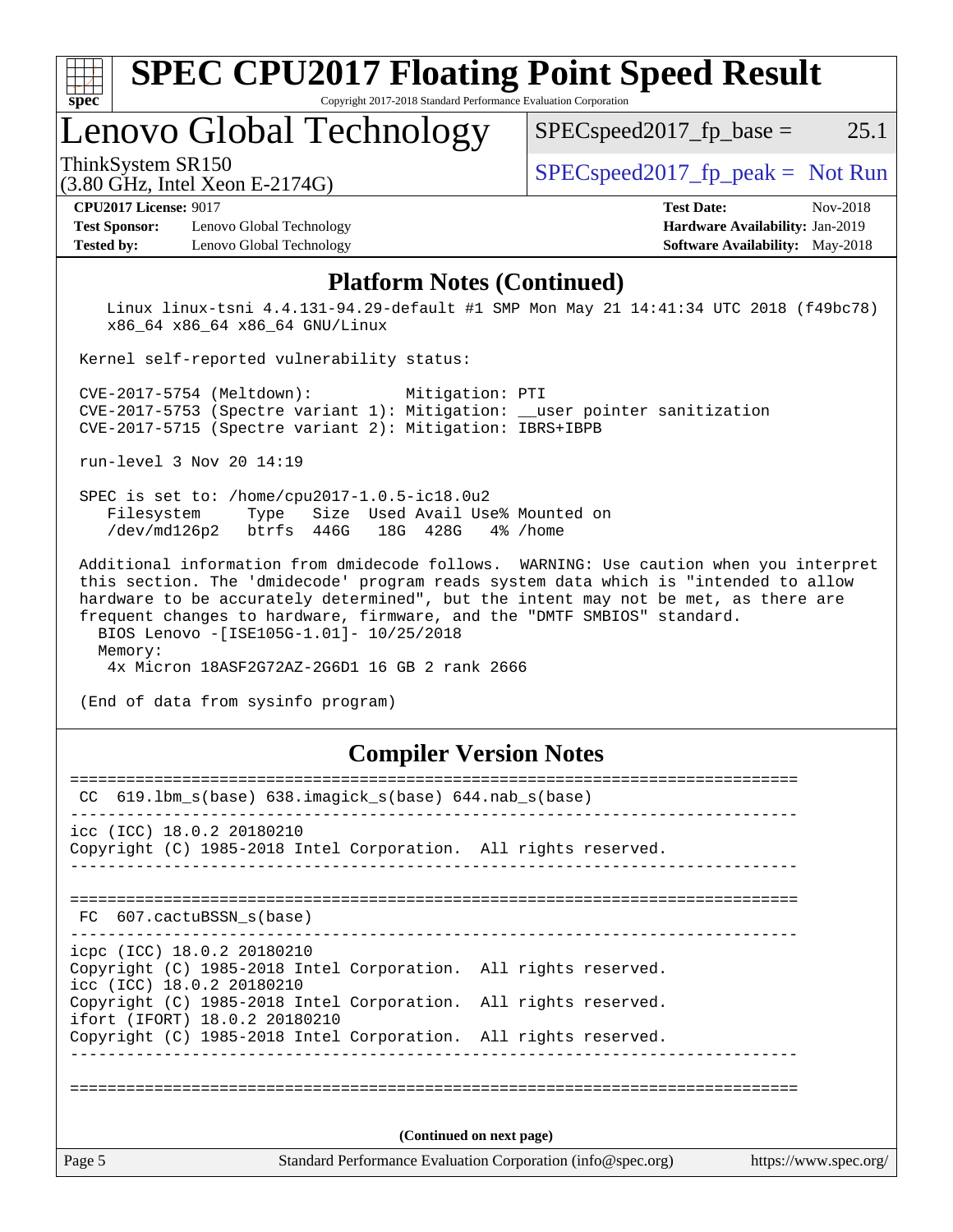| c<br>е |  |  |  |  |  |  |
|--------|--|--|--|--|--|--|

#### **[SPEC CPU2017 Floating Point Speed Result](http://www.spec.org/auto/cpu2017/Docs/result-fields.html#SPECCPU2017FloatingPointSpeedResult)** Copyright 2017-2018 Standard Performance Evaluation Corporation

# Lenovo Global Technology

ThinkSystem SR150  $SPEC speed2017$  [p\_peak = Not Run

 $SPEC speed2017_f p\_base = 25.1$ 

(3.80 GHz, Intel Xeon E-2174G)

**[Test Sponsor:](http://www.spec.org/auto/cpu2017/Docs/result-fields.html#TestSponsor)** Lenovo Global Technology **[Hardware Availability:](http://www.spec.org/auto/cpu2017/Docs/result-fields.html#HardwareAvailability)** Jan-2019

**[CPU2017 License:](http://www.spec.org/auto/cpu2017/Docs/result-fields.html#CPU2017License)** 9017 **[Test Date:](http://www.spec.org/auto/cpu2017/Docs/result-fields.html#TestDate)** Nov-2018 **[Tested by:](http://www.spec.org/auto/cpu2017/Docs/result-fields.html#Testedby)** Lenovo Global Technology **[Software Availability:](http://www.spec.org/auto/cpu2017/Docs/result-fields.html#SoftwareAvailability)** May-2018

#### **[Compiler Version Notes \(Continued\)](http://www.spec.org/auto/cpu2017/Docs/result-fields.html#CompilerVersionNotes)**

|  |  | FC $603.bwaves$ s(base) $649.fotonik3d$ s(base) $654.roms$ s(base) |  |
|--|--|--------------------------------------------------------------------|--|
|--|--|--------------------------------------------------------------------|--|

|  | ifort (IFORT) 18.0.2 20180210 |                                                                 |  |  |  |
|--|-------------------------------|-----------------------------------------------------------------|--|--|--|
|  |                               | Copyright (C) 1985-2018 Intel Corporation. All rights reserved. |  |  |  |

------------------------------------------------------------------------------

==============================================================================

 CC 621.wrf\_s(base) 627.cam4\_s(base) 628.pop2\_s(base) ------------------------------------------------------------------------------

ifort (IFORT) 18.0.2 20180210 Copyright (C) 1985-2018 Intel Corporation. All rights reserved.

icc (ICC) 18.0.2 20180210

Copyright (C) 1985-2018 Intel Corporation. All rights reserved. ------------------------------------------------------------------------------

# **[Base Compiler Invocation](http://www.spec.org/auto/cpu2017/Docs/result-fields.html#BaseCompilerInvocation)**

[C benchmarks](http://www.spec.org/auto/cpu2017/Docs/result-fields.html#Cbenchmarks): [icc -m64 -std=c11](http://www.spec.org/cpu2017/results/res2018q4/cpu2017-20181126-09884.flags.html#user_CCbase_intel_icc_64bit_c11_33ee0cdaae7deeeab2a9725423ba97205ce30f63b9926c2519791662299b76a0318f32ddfffdc46587804de3178b4f9328c46fa7c2b0cd779d7a61945c91cd35)

[Fortran benchmarks](http://www.spec.org/auto/cpu2017/Docs/result-fields.html#Fortranbenchmarks): [ifort -m64](http://www.spec.org/cpu2017/results/res2018q4/cpu2017-20181126-09884.flags.html#user_FCbase_intel_ifort_64bit_24f2bb282fbaeffd6157abe4f878425411749daecae9a33200eee2bee2fe76f3b89351d69a8130dd5949958ce389cf37ff59a95e7a40d588e8d3a57e0c3fd751)

[Benchmarks using both Fortran and C](http://www.spec.org/auto/cpu2017/Docs/result-fields.html#BenchmarksusingbothFortranandC): [ifort -m64](http://www.spec.org/cpu2017/results/res2018q4/cpu2017-20181126-09884.flags.html#user_CC_FCbase_intel_ifort_64bit_24f2bb282fbaeffd6157abe4f878425411749daecae9a33200eee2bee2fe76f3b89351d69a8130dd5949958ce389cf37ff59a95e7a40d588e8d3a57e0c3fd751) [icc -m64 -std=c11](http://www.spec.org/cpu2017/results/res2018q4/cpu2017-20181126-09884.flags.html#user_CC_FCbase_intel_icc_64bit_c11_33ee0cdaae7deeeab2a9725423ba97205ce30f63b9926c2519791662299b76a0318f32ddfffdc46587804de3178b4f9328c46fa7c2b0cd779d7a61945c91cd35)

[Benchmarks using Fortran, C, and C++:](http://www.spec.org/auto/cpu2017/Docs/result-fields.html#BenchmarksusingFortranCandCXX) [icpc -m64](http://www.spec.org/cpu2017/results/res2018q4/cpu2017-20181126-09884.flags.html#user_CC_CXX_FCbase_intel_icpc_64bit_4ecb2543ae3f1412ef961e0650ca070fec7b7afdcd6ed48761b84423119d1bf6bdf5cad15b44d48e7256388bc77273b966e5eb805aefd121eb22e9299b2ec9d9) [icc -m64 -std=c11](http://www.spec.org/cpu2017/results/res2018q4/cpu2017-20181126-09884.flags.html#user_CC_CXX_FCbase_intel_icc_64bit_c11_33ee0cdaae7deeeab2a9725423ba97205ce30f63b9926c2519791662299b76a0318f32ddfffdc46587804de3178b4f9328c46fa7c2b0cd779d7a61945c91cd35) [ifort -m64](http://www.spec.org/cpu2017/results/res2018q4/cpu2017-20181126-09884.flags.html#user_CC_CXX_FCbase_intel_ifort_64bit_24f2bb282fbaeffd6157abe4f878425411749daecae9a33200eee2bee2fe76f3b89351d69a8130dd5949958ce389cf37ff59a95e7a40d588e8d3a57e0c3fd751)

# **[Base Portability Flags](http://www.spec.org/auto/cpu2017/Docs/result-fields.html#BasePortabilityFlags)**

 603.bwaves\_s: [-DSPEC\\_LP64](http://www.spec.org/cpu2017/results/res2018q4/cpu2017-20181126-09884.flags.html#suite_basePORTABILITY603_bwaves_s_DSPEC_LP64) 607.cactuBSSN\_s: [-DSPEC\\_LP64](http://www.spec.org/cpu2017/results/res2018q4/cpu2017-20181126-09884.flags.html#suite_basePORTABILITY607_cactuBSSN_s_DSPEC_LP64) 619.lbm\_s: [-DSPEC\\_LP64](http://www.spec.org/cpu2017/results/res2018q4/cpu2017-20181126-09884.flags.html#suite_basePORTABILITY619_lbm_s_DSPEC_LP64) 621.wrf\_s: [-DSPEC\\_LP64](http://www.spec.org/cpu2017/results/res2018q4/cpu2017-20181126-09884.flags.html#suite_basePORTABILITY621_wrf_s_DSPEC_LP64) [-DSPEC\\_CASE\\_FLAG](http://www.spec.org/cpu2017/results/res2018q4/cpu2017-20181126-09884.flags.html#b621.wrf_s_baseCPORTABILITY_DSPEC_CASE_FLAG) [-convert big\\_endian](http://www.spec.org/cpu2017/results/res2018q4/cpu2017-20181126-09884.flags.html#user_baseFPORTABILITY621_wrf_s_convert_big_endian_c3194028bc08c63ac5d04de18c48ce6d347e4e562e8892b8bdbdc0214820426deb8554edfa529a3fb25a586e65a3d812c835984020483e7e73212c4d31a38223) 627.cam4\_s: [-DSPEC\\_LP64](http://www.spec.org/cpu2017/results/res2018q4/cpu2017-20181126-09884.flags.html#suite_basePORTABILITY627_cam4_s_DSPEC_LP64) [-DSPEC\\_CASE\\_FLAG](http://www.spec.org/cpu2017/results/res2018q4/cpu2017-20181126-09884.flags.html#b627.cam4_s_baseCPORTABILITY_DSPEC_CASE_FLAG) 628.pop2\_s: [-DSPEC\\_LP64](http://www.spec.org/cpu2017/results/res2018q4/cpu2017-20181126-09884.flags.html#suite_basePORTABILITY628_pop2_s_DSPEC_LP64) [-DSPEC\\_CASE\\_FLAG](http://www.spec.org/cpu2017/results/res2018q4/cpu2017-20181126-09884.flags.html#b628.pop2_s_baseCPORTABILITY_DSPEC_CASE_FLAG) [-convert big\\_endian](http://www.spec.org/cpu2017/results/res2018q4/cpu2017-20181126-09884.flags.html#user_baseFPORTABILITY628_pop2_s_convert_big_endian_c3194028bc08c63ac5d04de18c48ce6d347e4e562e8892b8bdbdc0214820426deb8554edfa529a3fb25a586e65a3d812c835984020483e7e73212c4d31a38223) [-assume byterecl](http://www.spec.org/cpu2017/results/res2018q4/cpu2017-20181126-09884.flags.html#user_baseFPORTABILITY628_pop2_s_assume_byterecl_7e47d18b9513cf18525430bbf0f2177aa9bf368bc7a059c09b2c06a34b53bd3447c950d3f8d6c70e3faf3a05c8557d66a5798b567902e8849adc142926523472) 638.imagick\_s: [-DSPEC\\_LP64](http://www.spec.org/cpu2017/results/res2018q4/cpu2017-20181126-09884.flags.html#suite_basePORTABILITY638_imagick_s_DSPEC_LP64) 644.nab\_s: [-DSPEC\\_LP64](http://www.spec.org/cpu2017/results/res2018q4/cpu2017-20181126-09884.flags.html#suite_basePORTABILITY644_nab_s_DSPEC_LP64) 649.fotonik3d\_s: [-DSPEC\\_LP64](http://www.spec.org/cpu2017/results/res2018q4/cpu2017-20181126-09884.flags.html#suite_basePORTABILITY649_fotonik3d_s_DSPEC_LP64) 654.roms\_s: [-DSPEC\\_LP64](http://www.spec.org/cpu2017/results/res2018q4/cpu2017-20181126-09884.flags.html#suite_basePORTABILITY654_roms_s_DSPEC_LP64)